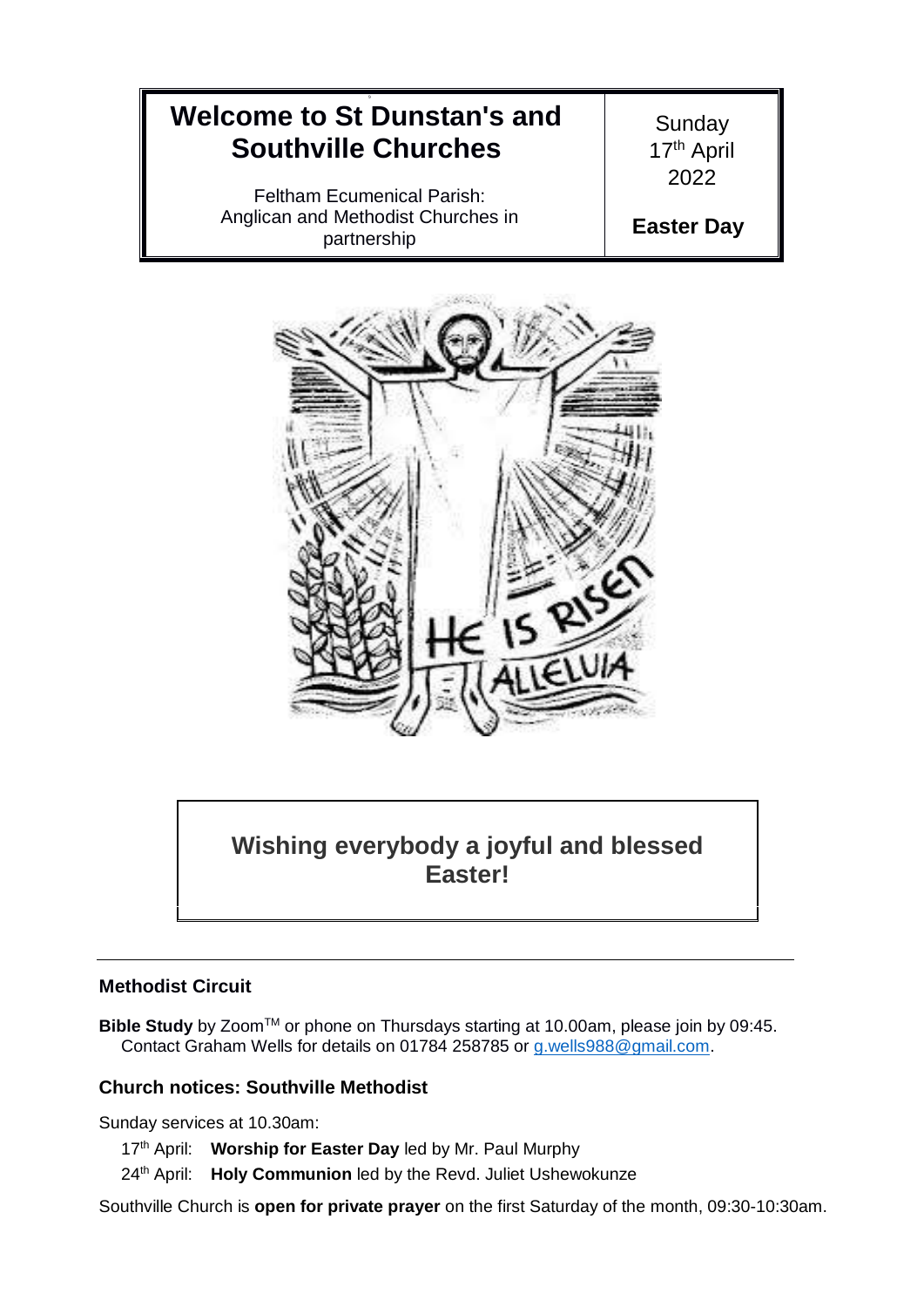## **Church Notices**: **St. Dunstan, Church of England**

#### **Sunday services:**

9.30am: Worship for Easter Sunday Morning Prayer on Zoom<sup>™</sup>

9.45am: Worship for Easter Sunday **Holy Communion** in church ( followed by egg hunt and egg rolling in church yard if dry)

#### **Wednesdays:**

10.00am: **Holy Communion** in Church

#### **Regular events**

Every Monday 10.00am to 12 noon (except Bank Holidays): the **Monday drop-in** in the Church Centre. Come along and share refreshments, try your hand at crafts, or just have a chat. All welcome, bring your friends! **Please note**: no drop-in tomorrow (Easter Monday)

The fortnightly **Bible study on Zoom™** will begin again on Monday 25<sup>th</sup> at 8.00pm ????????????

Second Thursday of the month, 2.00-4.00pm: **WOT group** (Women on Thursdays) meet in the Church Centre. Next meeting **(**12th May) will include playing bingo and holding a raffle, raising funds for Christian Aid. (See Christian Aid Week section below.)

## *Please continue to look after and protect each other when attending our services and events: do not attend with COVID-19 or symptoms.*

## **People**

- **Yvonne Robertson & Natalie Nicolaides** are being confirmed on Sunday 24<sup>th</sup> April at Holy Trinity Church, Hounslow at 10:30am – the service is likely to take 2 hours as it includes baptism by total immersion (but not of Yvonne and Natalie who are already baptised).
- We are very sorry hear that **David Turvey** died on Wednesday and we send our condolences to his family. Please pray for them at this time. David was a member of Christ Church URC.

Thank you to everyone who has helped read and lead, led prayers and arranged decorations for the services in our churches for Holy Week and Easter.

## **Dates for your diary**

- Sunday 21st April 7.00-8.30pm: **Accountability assembly** in preparation for the local government elections in May. Organised by Hounslow Citizens (which works for social justice); hear what Conservative and Labour candidates have to say on mental health, services to families of children with special needs, and low pay. At Southville Primary School, Bedfont Lane; come along and show you're interested!
- Friday 22 April at 8.30pm **St Dunstan's PCC** meeting on zoom for PCC members to approve the accounts and draft annual report.
- Saturday 23rd April: **Easter Coffee Morning** in St. Dunstan's Church Centre, 10:30am-12pm. £3 includes toasted sandwich & drink.
- Sunday 8th May after the morning service **Annual Parochial Church Meeting** of St. Dunstan's.
- Tuesday 12th July: Farewell service for **Bishop Graham** at St Paul's Hammersmith at 7:30pm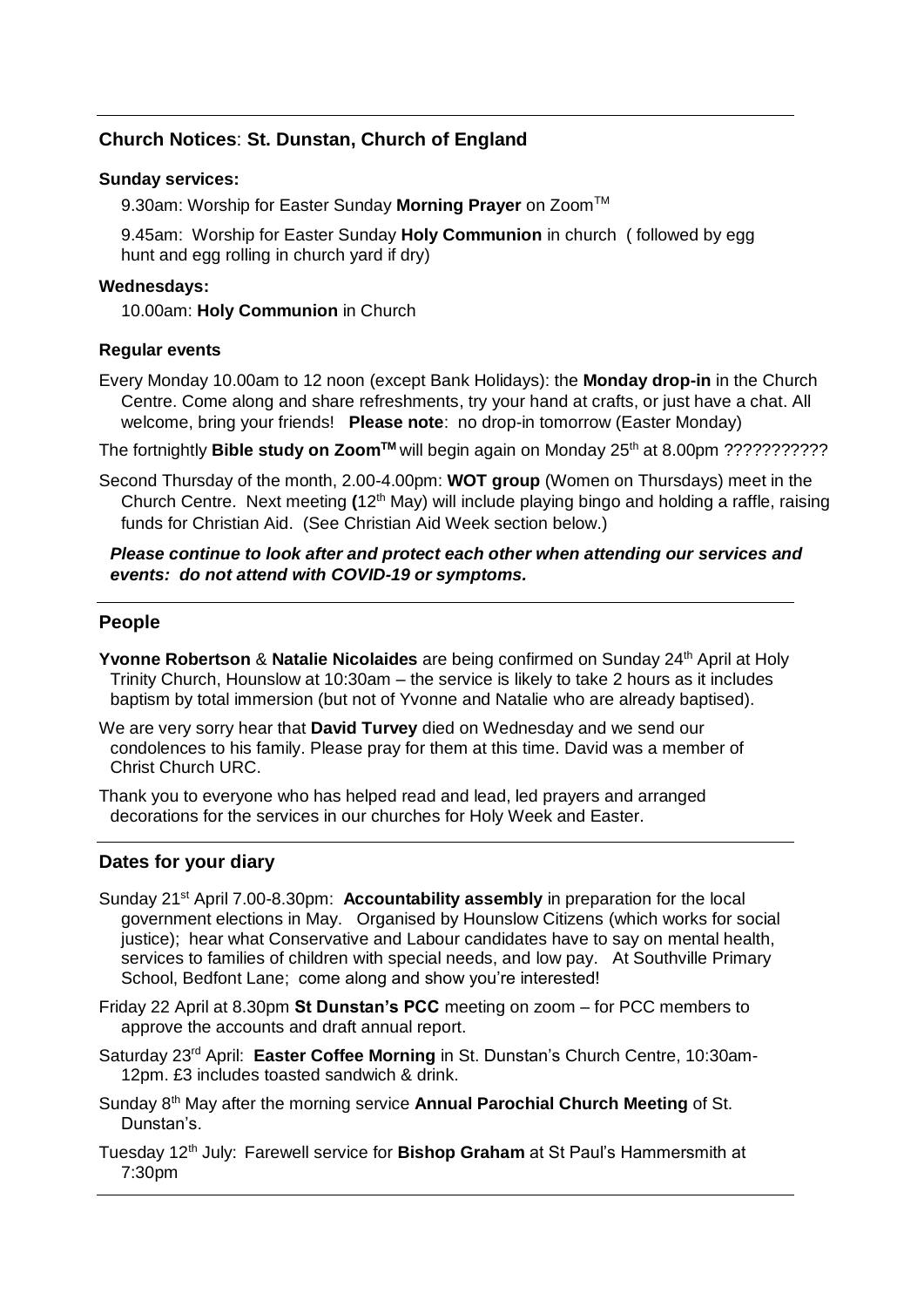## **Christian Aid Week 2022** (15th -21st May)

Currently planned:

- Thursday 12th May 2.00-4.00pm: **Bingo and raffle for Christian Aid** in the Church Centre; hosted by Women on Thursday but everyone is welcome today, including men!
- Sunday 15th May 9.45am: **Christian Aid service** at St. Dunstan's. A family service, not including Holy Communion.
- Monday 16<sup>th</sup> May 10.00am-12 noon: the Monday drop-in will include a raffle and extra **refreshments,** with a small charge in aid of Christian Aid.

Saturday 21<sup>st</sup> May a.m.: **Big breakfast** at Southville. Deservedly popular!!

Would anyone like a quiz night? Any other fundraising suggestions? Please tell Anne Dollery if so. IF THAT'S OK WITH YOU – IT LOOKS PRESUMPTUOUS TO PUT MY NAME, OTHERWISE I WOULD.

## **Other notices**

- **Donations of practical help for Ukraine refugees:** the latest list of items from Revd Sergiy Diduk is below. Only these items please if donating through All Saints Hanworth: socks, power banks, torches, bandages/wound dressing, painkillers, sleeping bags, yoga mats, snacks, canned food.
- **Another way to help refugees**: be a befriender for a newly-arrived family. This involves no cost (in money), just a little time at your convenience, as these people are on Home Office resettlement schemes and have practical support. Current arrivals are Afghans or Sudanese, several are housed in Hanworth. It's rewarding! and a joy to help people settle and begin to thrive. Talk to Rachel Stuchbury if you might be interested.
- **Diocese of London's Lent Appeal 2022** theme is mental health and wellbeing for adults and young people, along with domestic abuse. The best way to contribute is via <https://www.justgiving.com/campaign/lentappeal2022>. If this is not possible for you, there will be a plate at the back of the church until 1<sup>st</sup> May, or contact Ian Stuchbury or Duncan Forsyth.
- The **Church Electoral Roll** is currently being revised by the Parochial Church Council, to be completed by Friday 22nd April 2022. After the revision, a copy of the Roll will be published in the Church for at least 14 days or on request to the Parish Office.

| <b>Southville Methodist</b> | Tachbrook Road, Feltham TW14 9NU<br>Website: www.southvillemethodistchurch.org.uk<br>Email address: contact-us@southvillemethodistchurch.org.uk<br>Minister: Rev.Juliet.Ushewokunze (0208 890 2783)<br>Email: rev.juliet.ushewokunze@sfmc.org.uk |
|-----------------------------|--------------------------------------------------------------------------------------------------------------------------------------------------------------------------------------------------------------------------------------------------|
| St. Dunstan (C of E)        | St. Dunstan's Road, Feltham TW13 4JY<br>Minister: Rev. Anne Dollery (020 8890 8347)<br>Email: AnneDollery@yahoo.co.uk                                                                                                                            |
|                             | C of E Parish office 39 St. Dunstan's Road, Feltham TW13 4JY<br>(visitors by appointment only) Tel: 020 8890 2011<br>Email: admin@stdunstansfeltham.org.uk<br>Tel: 020 8890 2011<br>Website: www.stdunstansfeltham.org.uk                        |